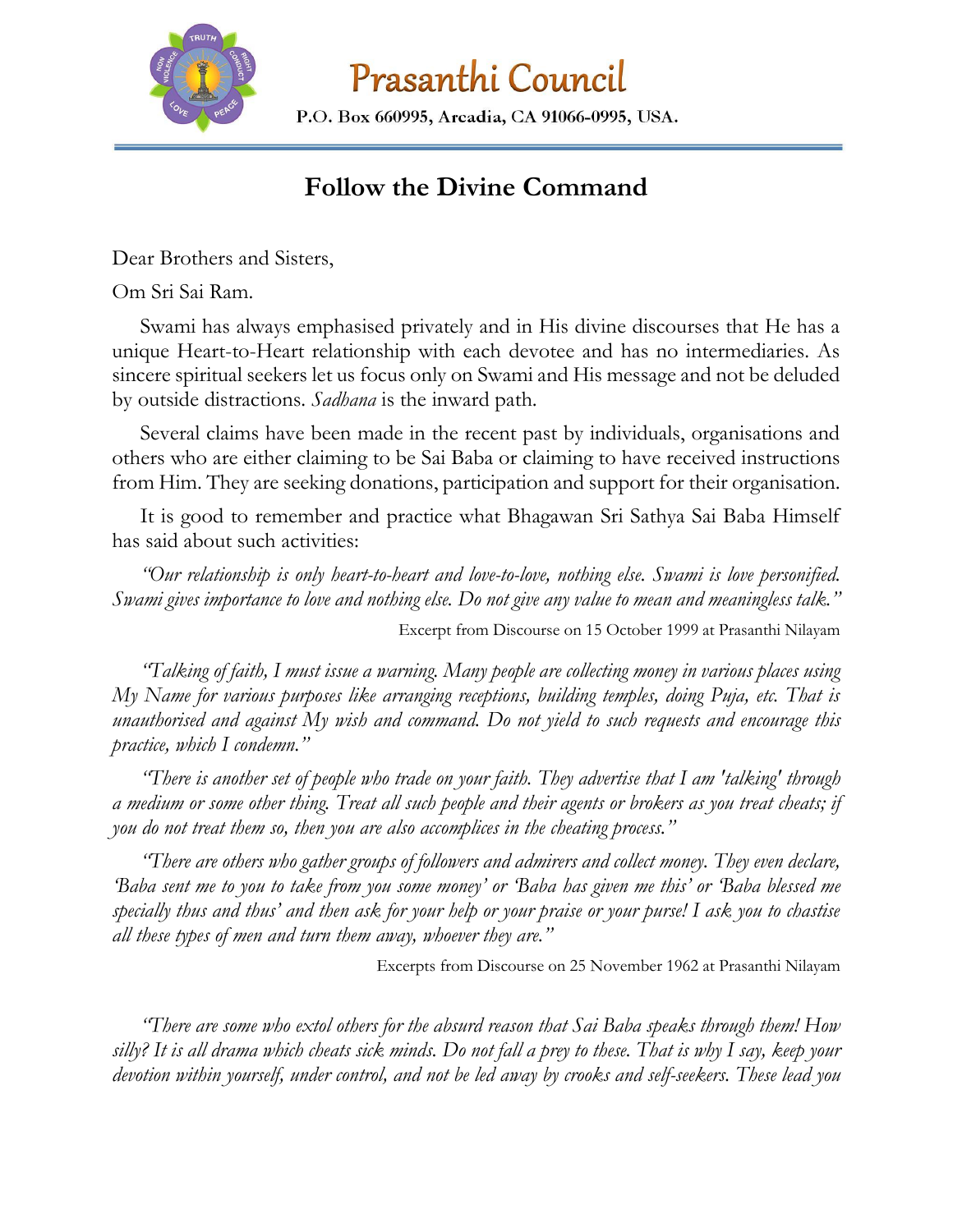*astray by giving you a wrong idea of the Lord's manifestation. They befoul the faith that their brothers and sisters repose in God."*

Excerpts from Discourse on 15 October 1964 at Prasanthi Nilayam

*"People say, 'Baba appeared to me in a dream and commanded me to do this and that, to you, to collect so much from you etc.', do not give heed to such cheats; punish them in the way they deserve. That is the advice I have to give you."*

*"Do not believe if any one comes to you and declares, 'Sathya Sai Baba came to me in my dream and commissioned me to do publicity for him. Please help me as far as you can'. I do not commission any one for such work, either in dream or while he is awake. Such men are cheats; treat them as such, without mercy"*

Excerpts from Discourse on 26 March 1965 at Kakinada

*"There are quite a few who declare that I am coming "upon them," possessing them rather, and they sway, shake and shiver and say all kinds of things, claiming that I am speaking through them or that they are under My Influence. They answer questions and 'foretell' things and perform many tricks to collect money or things from people who do not know Me and My reality. All this is sheer deceit; it is a disease that is spreading. Do not encourage it; nip it whenever you see cases of people suffering from it. Such people have agents and brokers; scotch them first and their puppets will disappear. They wear the dress of holiness, but their greed announces them as vile. People say 'Baba appeared to me in a dream and commanded me to do this and that, to you, to collect so much from you etc., etc. Do not give heed to such cheats; punish them in the way they deserve. That is the advice I have to give you."*

Excerpt from Discourse on 3 March 1965 at Amalaapuram

*"In order to make known My majesty and My glory as the Divine that has Incarnated, miraculous happenings of an amazing nature do take place in certain areas. Taking advantage of the attraction that those happenings draw upon them, many misuse them for personal propaganda and aggrandizement. They trade for money the Vibhuthi (sacred ash) that the pictures in their altars shower! They go about pretending that they are "superior devotees" of a higher order and conferring boons and blessings on the innocent folk whom they fleece. Others put forth false claims that vibhuthi is emanating from the pictures of Baba in their homes, that Amrith (nectar) is dripping from them or that material objects are falling from them, like written answers to questions. Samithis and other Units should have no contact with such cheats and crooks. Anyone who is attached to such or who encourages such can be immediately removed.*

*There are others who claim that I am speaking through them, and answering questions put to them. These people must be either insane or hysteria-affected or they are possessed by some ghost or by the greed to earn money thereby. I can only tell you that it is not I that speaks through them. I do not need media; nor do I need substitutes or subsidiaries or representatives."*

> Excerpt from Discourse on 22 November 1970 at Prasanthi Nilayam during All-India Conference of Workers of Sri Sathya Sai Seva Organisations